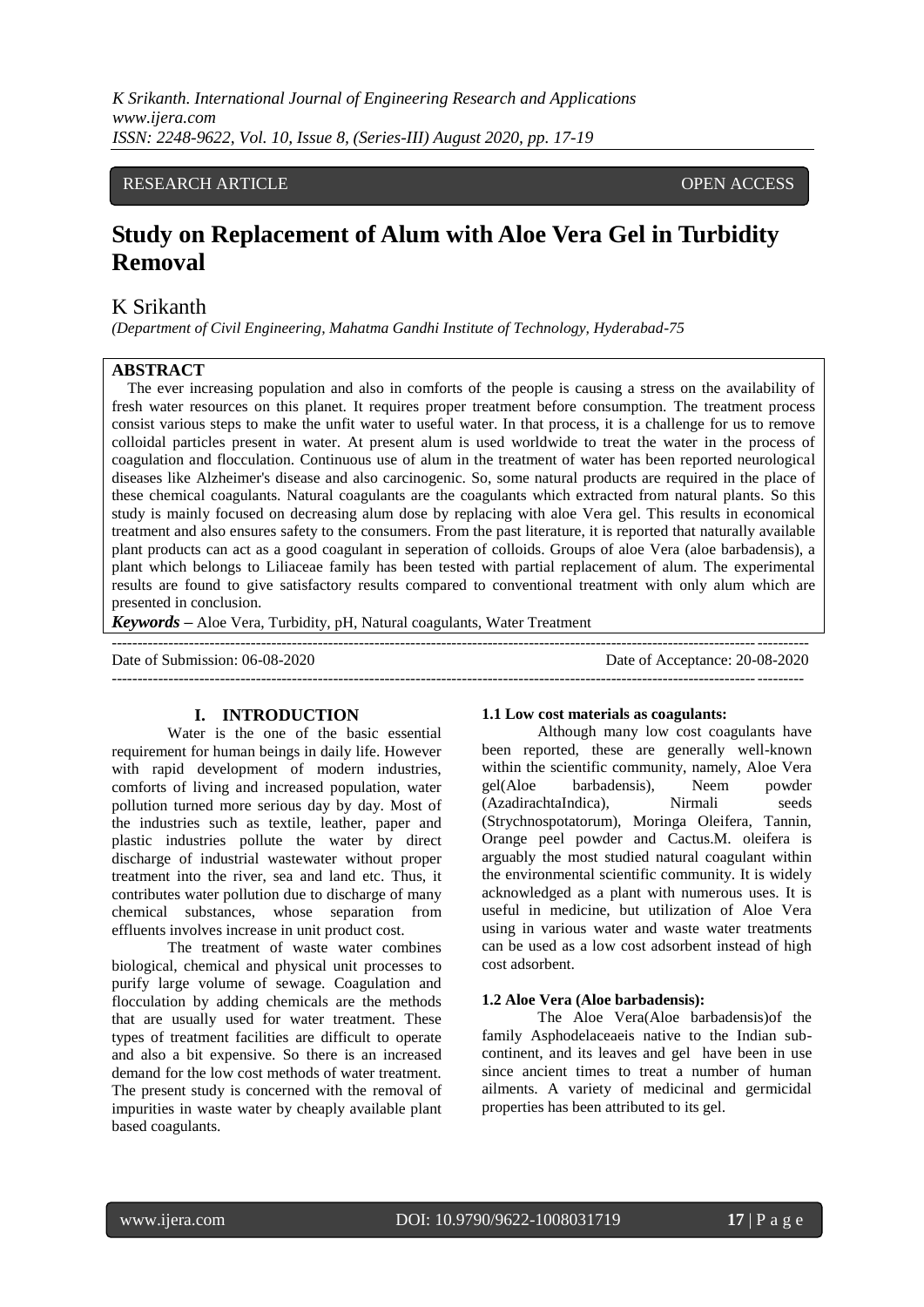### **1.3 Objectives:**

- 1. To study the performance of abundantly available plant products such as aleo vera gel and alum mixture in water treatment.
- 2. To study turbidity removal for raw water with different dosages of aleovera and alum
- 3. Also to study the pH changes with addition of alum

#### **II. LITERATURE REVIEW**

S. Ramesh, A. Amirthashanthi et.al (2018) has done an experimental study on textile wastewater treatment using moringaoleifera & azadiratchtaindica. Based on the experimental results, it was concluded that natural coagulants which have been obtained from Moringaoleifera, Azadiratchtaindica have shown improved performance of coagulation comparing to commercial alum. Dhruva R, Suresh R et.al (2016) investigated the effect of natural coagulant (Tulsi) for reduction of pH, Turbidity and COD from sewage water. In this project holly basil are used as natural coagulant. Using this coagulant turbidity of wastewater is to be reduced.

#### **III. MATERIALS AND METHODOLOGY 3.1 Materials**

Water sample was collected from Hussain Sagar Lake which is regarded as one of the polluted lake in the Hyderabad city. Aloe vera leaves were collected and the green cover is scrapped and made in the form of gel. The Aloe Vera gel was diluted to various percentages (1%, 4%, 5%, and 7% up to 13%) and then suitable Aloe Vera dose was given. For example 1% Aloe Vera solution was prepared by diluting 1ml of Aloe Vera gel in 100ml of distilled water. The coagulation and flocculation processes were performed using the jar test apparatus. Initially jar tests were carried out by using alum as a coagulant for high and low turbid water. Then by using Aloe Vera gel as coagulant aid with alum was used for the turbidity removal. Along with turbidity pH, electrical conductivity, hardness these water parameters were also analyzed. Aluminum sulfate is a chemical compound with the formula  $Al_2(SO_4)^3$ . It is soluble in water and is mainly used as a coagulating agent (promoting particle collision by neutralizing charge) in the purification of drinking water and waste water treatment plants, and also in paper manufacturing. The alum used for experiment was aluminum sulphate  $Al_2(SO4)^318H_2O$ . 5% strength alum in liquid form was used. It was prepared by dissolving 50gm of alum in 500 ml of distilled water.

**Preparation of alum and aloe vera gel:** Based on the initial turbidity of raw sample we consider the different ratios of aloe Vera and alum (M1, M2, M3,

M4, M5, and M6) as shown in Table 1. We get the optimum coagulant dosage at 30ppm with alum as a only coagulant.



**Fig.1 Aloe Vera Gel**

| Mix<br><b>Proportion</b> | <b>ALUM</b><br>DOSE(ppm) | <b>ALOE VERA</b><br>DOSE(ppm) |
|--------------------------|--------------------------|-------------------------------|
| M1                       | 26                       |                               |
| $\mathbf{M2}$            | 22                       |                               |
| M <sub>3</sub>           | 18                       | 12                            |
| $\mathbf{M}4$            | 14                       | 16                            |
| $\mathbf{M5}$            | 10                       | 20                            |
| M6                       |                          | 24                            |

**Table1. Alum and Aloe Vera mix**

# **3.2 Methodology**

Initially the optimum dosage of alum dose was found with Jar test by adding different proportions of alum dose. pH adjustment was done to raw sample to 7.6. By taking the various dosages of alum as 5, 10, 15, up to 50ppm in 1liter of diluted raw water sample, the optimum dose of alum dose was found to be 20ppm for the test water sample. Turbidity was measured for each sample using Nepheloturbidimeter. Aloe Vera solutions of various percentages of 1%, 2%, 3%, up to 14% were prepared. By taking above table as reference the mix proportions of alum and aloe vera solutions for each percentage of aloe vera solution were prepared and tested for turbidity removal using Jar test as shown in Fig 2. pH changes were also monitored during the study.